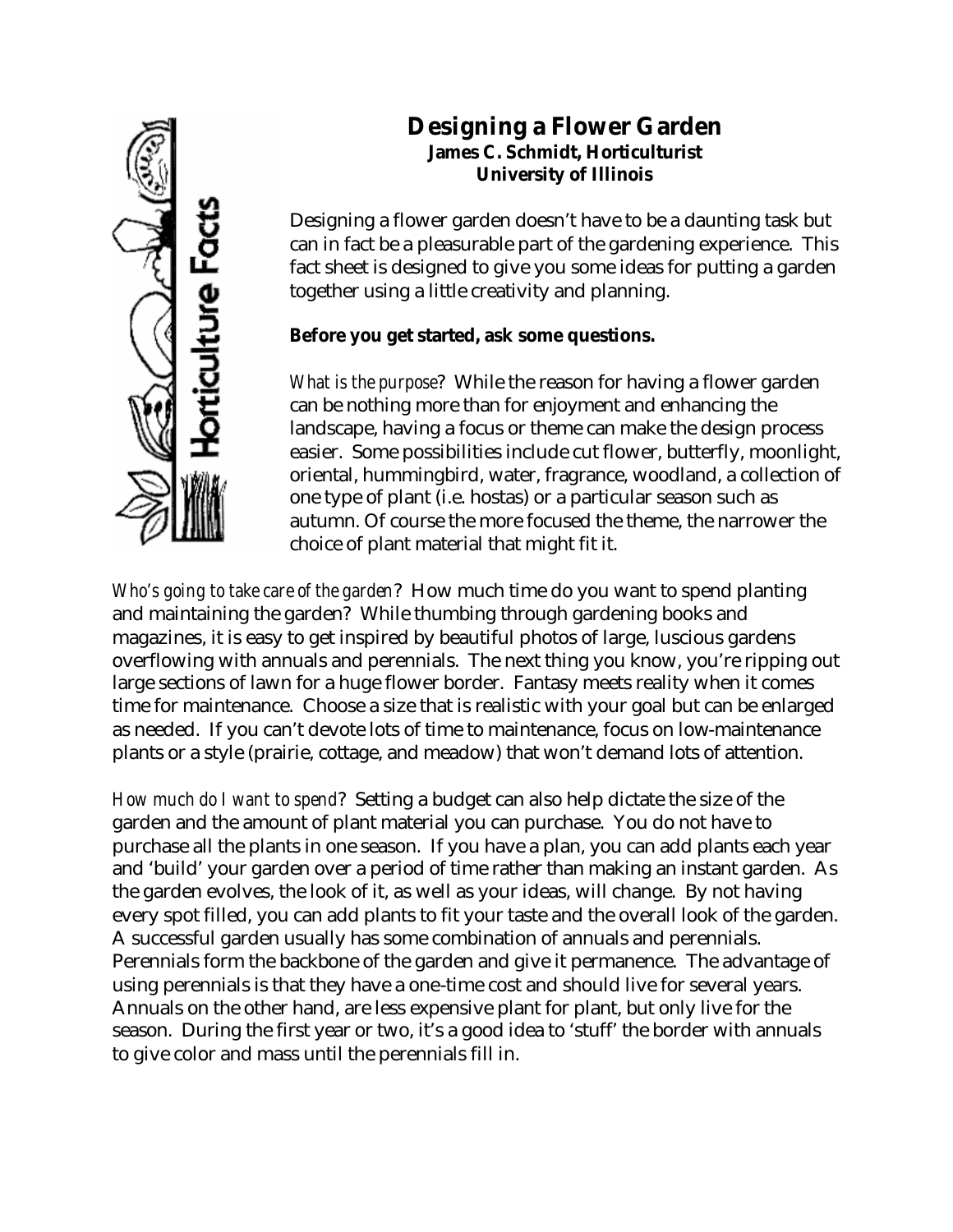*What is the site like*? Before you grab the shovel or buy any plants, take an inventory of the location where you want the garden. Consider the following items:

*Soil quality* - Annuals can grow in poorly prepared soil (though a healthy soil contributes to optimum growth), but perennials seldom survive more than one year if the soil is not properly prepared. A rich, black loam high in organic matter is preferred. In the fall prior to planting, incorporate compost, leaf mold, or peat moss to improve soil quality. Spread 4 to 6 inches of the material on the garden and spade it in. In the spring, before planting, spade the soil again.

*Drainage* - Soil drainage is also crucial. A well-drained soil is desirable for most flowers, though some perennials (Marsh marigold, bee balm, and cardinal flower) thrive in or prefer wet and boggy conditions. Poorly drained soils can be a problem to many perennials, especially in the wintertime. Some (i.e. *Scabiosa*, C*hrysanthemum*,) winterkill if the soil is too wet in the winter. To test a site for drainage, dig a hole one-foot deep and fill the hole with water. Allow the water to soak in. Repeat this two or more times. If water remains in the hole after 2 hours the last time, drainage is not sufficient for growing most perennials.

*Soil pH* - The ideal soil pH for most perennials and annuals is slightly acidic (between 6.0 and 6.8). If the pH is too low or too high (as determined by a soil test), adjust it at the same time fertilizer is applied. To raise the pH (make it more alkaline) add ground limestone as recommended by a soil test report. To lower the pH, add sulfur as recommended by the soil test report.

*Exposure* - Annuals and perennials are grouped according to four sunlight requirements

- \* *full sun* receives sun for six or more hours each day
- \* *partial sunlight* 3 to 5 hours of sun each day
- \* *partial shade* no more than a few hours of dappled sun
- \* *full shade* absence of direct sunlight.

It should be noted that full shade plants still must receive some light, though it may be filtered. Few plants can grow in the full shade of a forest or grove of trees. It may be possible to thin out branches of certain trees and shrubs to allow more light for plant growth. Do this carefully so as not to destroy the shape of the tree nor encourage insect or disease problems. Also, plants growing near trees and shrubs will compete for nutrients and moisture. Consider that certain trees, such as black walnut, produce a chemical in their roots that is toxic to many plants. Some trees such as red maple, sweet gum, and silver maple have a shallow root system that competes with plants for moisture.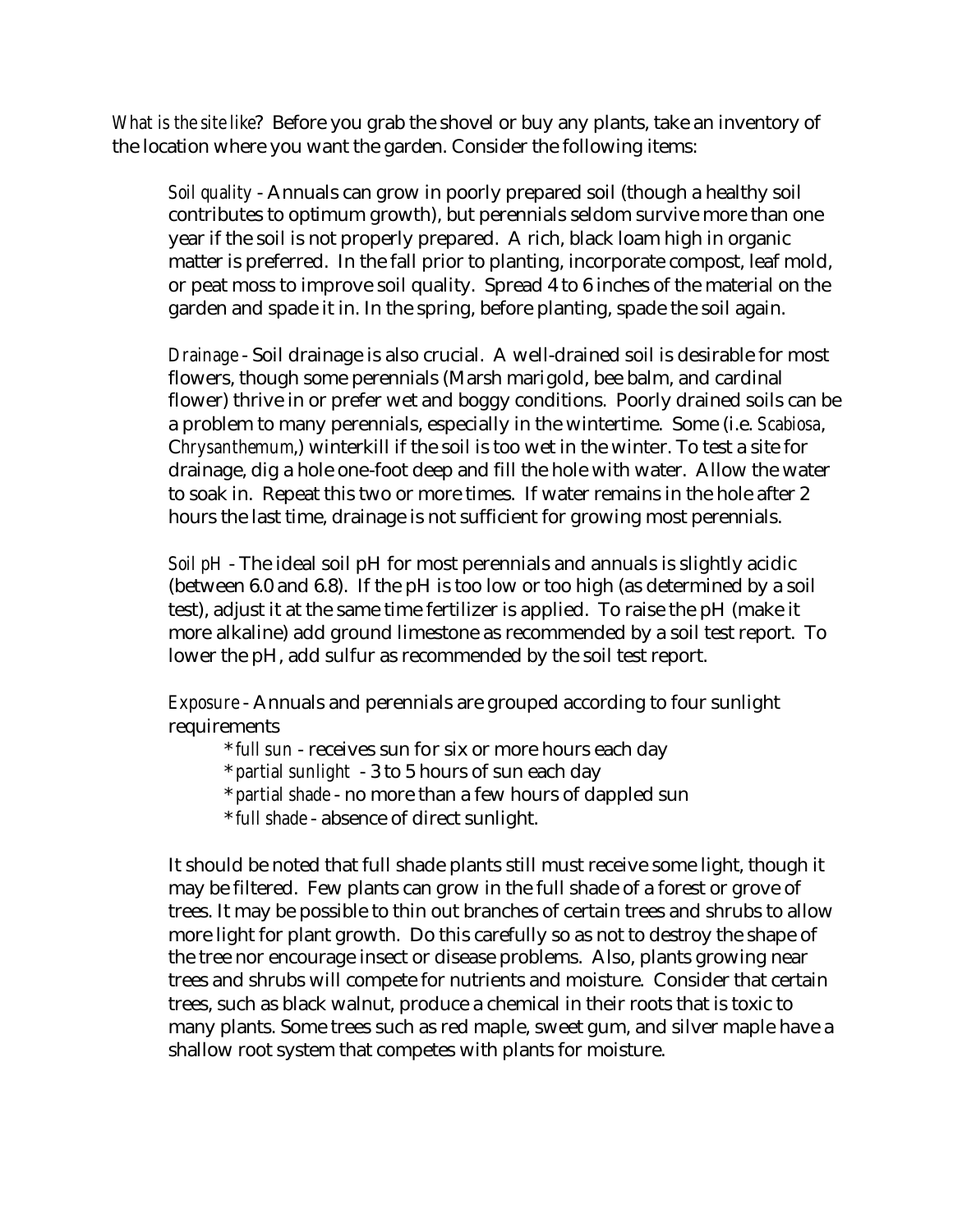*Existing elements* –Take into account what you already have. When you landscaped your home, most likely you chose a plan and plants that enhanced the architecture and property. The flower garden(s) you intend to add should fit in naturally rather than appearing as an afterthought. Likewise, consider the style of your home. If you have a cottage, a very formal garden will look out of place but a mix of old-fashioned perennials would be right at home. On the other hand, if you have a large home, it could benefit from a bold planting with formal elements.

#### **Make a 'wish list' of plants.**

A good place to start in making your plant list is to think about your favorite flowers. They may be family favorites, flowers you remember from childhood or those that give you special memories. Or you might page through a catalog and pick out plants that you like based on the photos. But don't buy on photo alone. Make a list and view the plants at garden centers, in display beds, or at local botanic gardens/arboreta. Before you actually purchase the plants ask questions about its suitability for our climate. An experienced garden center salesperson should be able to recommend superior plants and steer you away from plants that won't perform well in your locale.

*Does it grow in my area?* Find out what plant hardiness zone you live in. The USDA has divided Illinois into several hardiness zones running from Zone 4B in northern Illinois (Winnebago, Carroll, Stephenson, and Ogle counties) to 6B in the southern part of the state. Most gardening books and some catalogs have a picture of the zone map in them. The average annual frost-free days and minimum winter temperatures determine zones. Most of Illinois falls within zones 5A, 5B, and 6A. Zones are important when selecting plants from catalogs or nurseries. Gardeners can usually grow plants in their zone as well as two or three zones higher. For example, if you live in zone 5B, you can grow 5A, 4B, 4A, 3A, 3B plants with little problem. Attempts at lower zone plants (6A and 6B in this case) will require significant winter protection. An exception to this 'rule' involves microclimates that exist and are particular to various sites. Microclimates are areas that are unique for ability to support plants that are technically planted outside of their hardiness zone. For example, if you live in hardiness zone 5, there may be areas unique to a particular property that could support zone 6 or 7 plant material. These areas are usually located where there is some protection during the colder parts of the year. Areas protected by buildings, fences, hedges, or other structures or land features can often be one or two planting zones different than other parts of the yard. Because these areas are so unique and highly individual, they are often found only after working in and observing a garden for several seasons.

Winter temperatures are not the only consideration in choosing perennials. Summer temperatures also influence plant growth and survival. A Plant Heat-Zone Map, similar to the Plant Hardiness Zone Map, divides the U.S. into 12 heat zones based on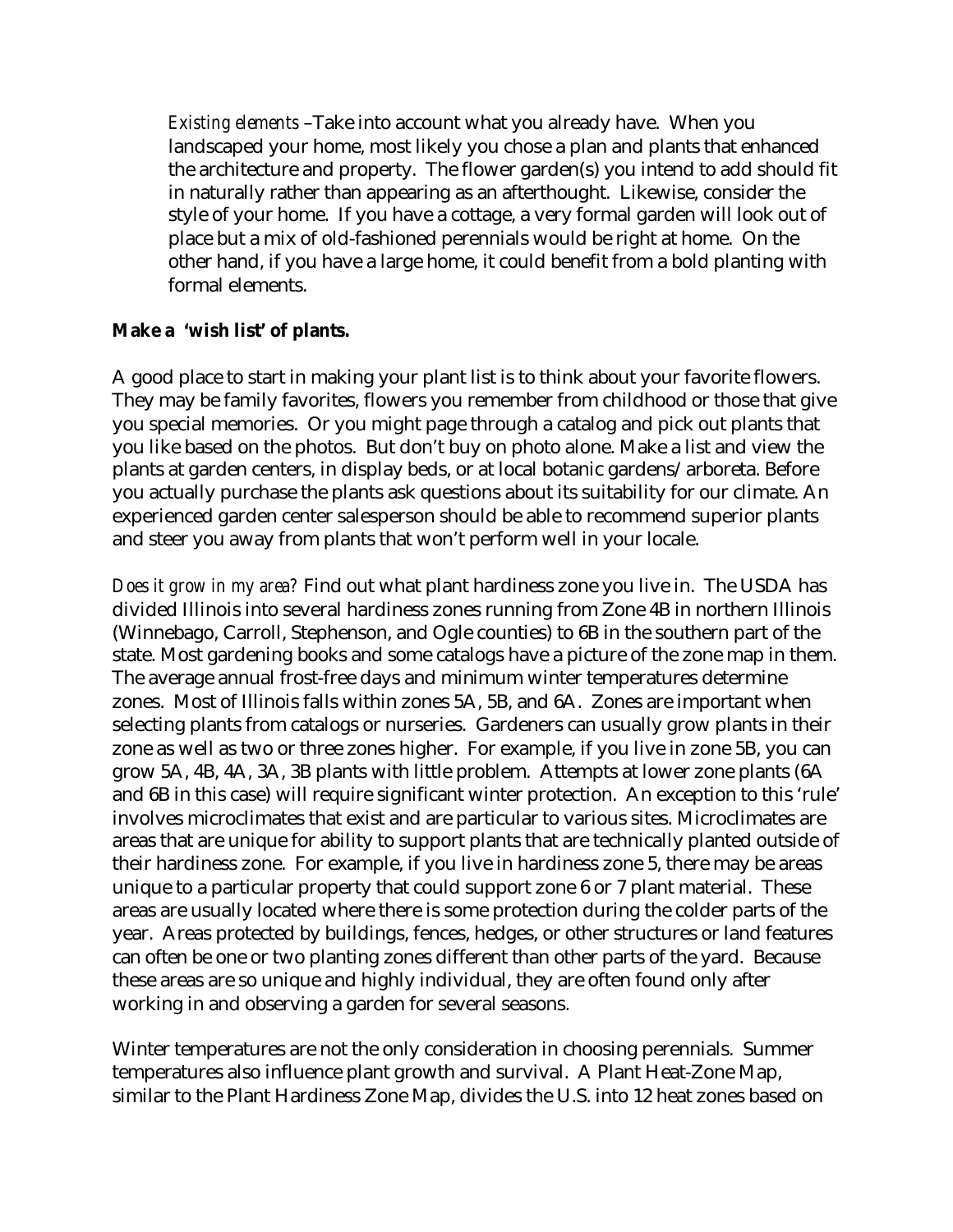the average number of days per year above 86 degrees F. Illinois is divided into four heat zones:

- \* Zone 4 (parts of Stephenson, JoDaviess, Lake, and McHenry counties)
- \* Zone 5, most of northern Illinois
- \* Zone 6, most of central Illinois
- \* Zone 7, most of southern Illinois and parts of central Illinois

Note that the hardiness zones and the heat zones are not the same numbers. Eventually, plants will be coded with the hardiness zone and the heat zone indications. Bear in mind that native plants are usually the toughest and most self-sufficient.

*How long does it flower*? Annuals provide color constantly from spring to frost. Most perennials, on the other hand, only bloom for a one- or two-week period with some having repeated flowering. With careful selection, you can have something in flower during spring, summer, and fall. With the addition of plants with winter character (many ornamental grasses and the seedheads of many perennials), the planting can have four seasons of interest. Of course while budget and maintenance issues enter into the final decision of what plants will or will not be used, a careful selection of plants can ensure that you get the best display for the investment.

*Is the foliage attractive*? Not enough emphasis can be placed on the importance of choosing plants that have attractive foliage. Too often, a gardener selects plants based on the type of flower and usually its color. In the case of perennials, there will be periods of time when only the plant and its foliage are prominent. You want to make sure that the foliage is attractive enough to serve as filler or backdrop for other plants in bloom or locate them where they are not in a prominent spot. Be especially careful of where you locate plants that are notorious for foliar diseases or other problems that blemish the leaves and make the plant unattractive. Some plants that fit in this category include iris, peony, monarda, and zinnia to name a few.

In addition to choosing plants based on hardiness and personal likes, there are other considerations. Specific plant characteristics such as height, width, flowering time, and texture need to be taken into account. These items are discussed in detail below.

*Height -* Annuals and perennials differ in their height and width. In general, shorter plants are placed in the front, medium height plants in the middle, and taller plants in the back. This progression should be broken up to create interest and appear more natural. Experiment with varying heights until you get a pleasing 'skyline'.

*Spread* – As with plant height, spread varies by species. Though a newly planted bed can look sparse when the plants are set at recommended distances, such spacing is needed to allow the plants to fill to their potential and avoid over-crowding. Plants set too close will compete for nutrients and moisture and infringe on each other causing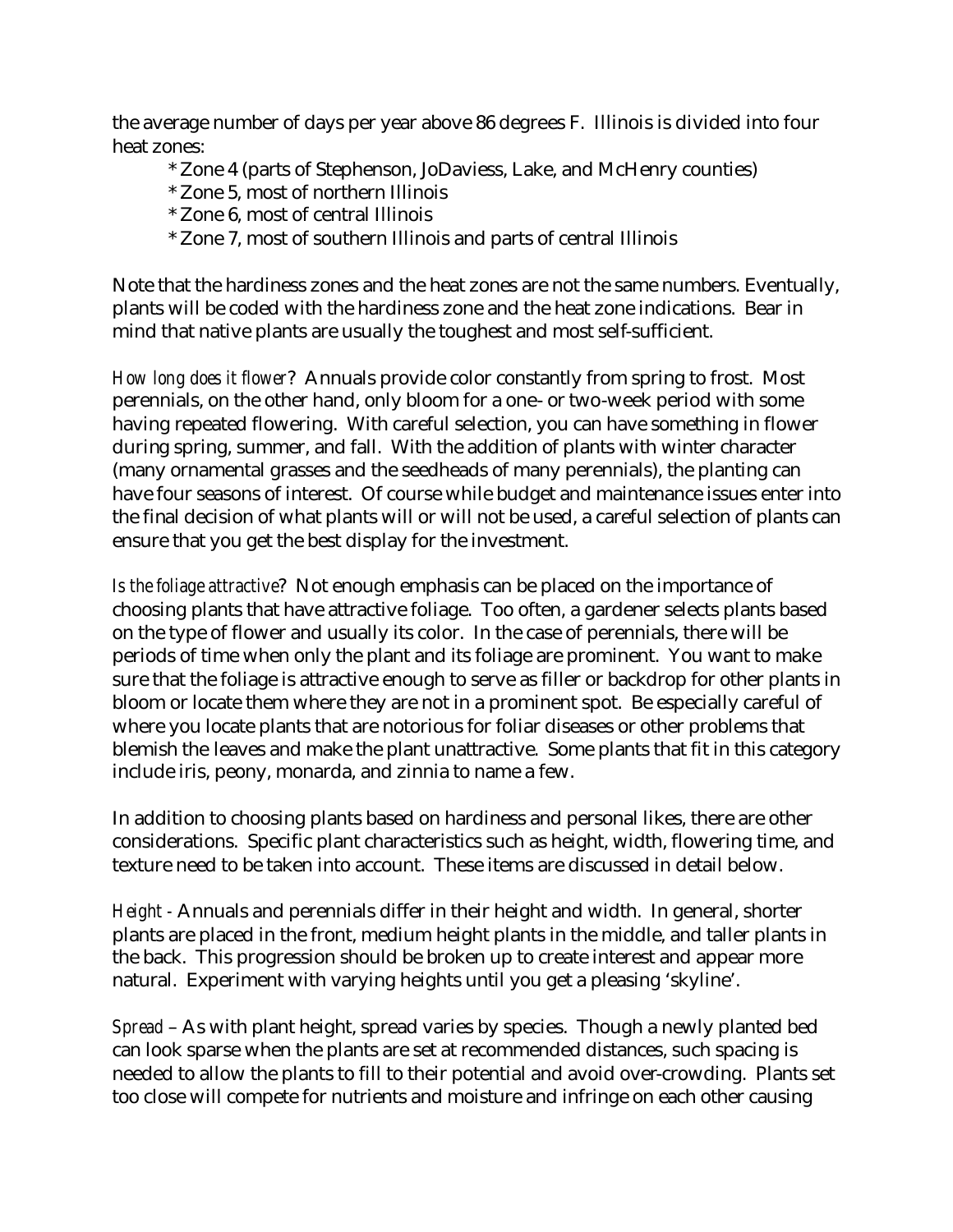lopsided growth. Annuals planted at recommended distances will fill in during the growing season. In a perennial bed, however, it may take 2 or 3 years for the plants to fill in. During these times it is helpful to fill the bed with annuals that provide lots of color.

*Form* - Form takes into account the shape of the entire plant as well as its individual parts. Most herbaceous plants grow in five basic shapes: rounded, vertical, open, upright and spreading, and prostrate. The use of varying forms is a design consideration. Using only one form will result in a monotonous display. Contrasting various plant forms (i.e. planting a vertical plant next to a rounded plant) creates interest and variety. Likewise, individual flowers have various forms. Some of the more common ones are bell-shaped ([i.e. *Campanula*), daisy-like (i.e. Shasta daisy, aster, zinnia), spherical (peony, marigold), spurred (i.e. *Aquilegia*), frilly or lacy (i.e. *Dianthus*), star-shaped (i.e. *Amsonia*), and trumpet-like (i.e. *Hemerocallis*).

*Texture -* Texture refers to the plant's appearance, not the way it feels to the touch. It is described as being fine, medium, or coarse with variations in-between (i.e. mediumfine). Factors such as density of the foliage, form of the flower, flower size, and foliage size determine texture. Small, dissected, lacy leaves are considered fine textured (i.e. Babysbreath - *Gypsophila paniculata*). Plants with large leaves are generally considered coarse-textured. Some examples of coarse plants are Peony (*Paeonia* hybrids), castor bean (*Ricinus communis*), and canna (*Canna* x *generalis*). Coarse-textured plants appear closer to the viewer while fine-textured plants appear to recede, which means that if your garden is a considerable distance from where it will be viewed, you need to use plants with large leaves so that they show up. The use of texture is also important in creating a garden with interest. A garden with a variety of textures creates interest. A garden composed of similar textures is visually boring.

### **Pick a focal point.**

Place beds or border where they can be readily seen and admired from inside your home as well as outdoors. Try to locate them in areas of high visibility, such as a front yard, near windows, the porch or patio. Keep in mind other factors such as soil type, drainage, pH, and light. As you tentatively decide where the garden should be, you may find that there are several locations that can benefit from the addition of plants – a courtyard, a patio, or the front door – rather than one large, overwhelming garden. Many gardeners are incorporating flower borders in the front yard in place of foundation shrub plantings, because this is often where the most light is available and passersby view it. Make the garden work for you, not the other way around.

### **Make a sample plan.**

Making a plan can sound like a daunting task but it doesn't have to be. A plan can be something as a rough pencil sketch on a piece of scrap paper or as elaborate as a detailed, to-scale drawing. The idea is to get your thoughts down on paper. It is much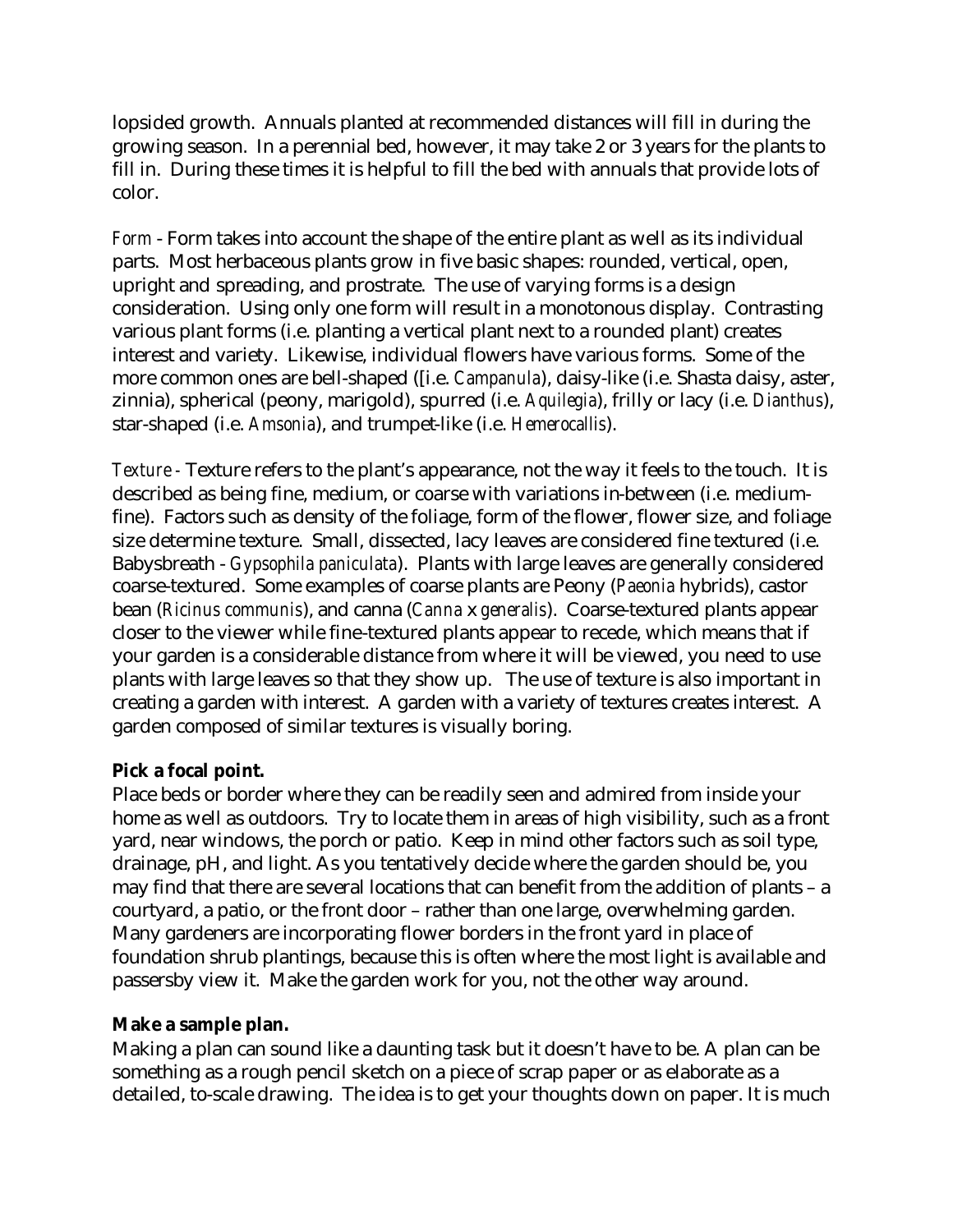easier to shift plants around on paper as opposed to doing it after they are planted. You can get a feel for whether the garden is large enough for the plants you intend to grow, and if they are compatible for the site. This plan also serves as your 'blueprint'. When you go to plant everything you'll have their location right at your fingertips.

To make a sample plan, measure the garden area. For your plan, use a scale of 1/4 inch, 1/2 inch, or 1 inch equal to one foot. For example, if your garden is 20 feet by 10 feet (200 square feet), you would draw a representative 'garden' 20 inches by 10 inches (200 square inches) on a piece of paper. Graph paper, available at craft or art stores makes this job a little easier since the grids are already marked.

The next step is to draw in the plants you intend to grow. You'll need to determine the width the plants will be at maturity. Generally the width is equal to the height but there are exceptions. Use a garden catalog or some other reference to find this information. You can either draw the plants directly on the plan, or use cutouts to move them around. Use the same scale you did for drawing the garden outline. Assuming you used 1 inch equals 1 foot for your garden plan, a plant that spreads 4 feet would be represented by circle 4 inches in diameter.

This exercise eliminates a problem many gardeners experience. They don't make a plan, go to the garden center and return home with a carload of plants and start shoehorning them in randomly. Since the plants are not fully mature, and are in quart or gallon-sized pots, the tendency is to plant them closer than they should be. Within a few years, the plants mature and begin to crowd each other, resulting in poor growth, competition for nutrients and moisture, lopsided growth, more disease problems, and the need for immediate division/replanting.

### **Put it all together**

The key to a successful planting is to put together pleasing combinations of plants. But what makes one planting stand out better from another? The following key elements will help you create top-notch plantings.

*Color -* When you begin to think about a garden and plant selection, often the first thing that comes to mind is color. While this is not necessarily the most important item, it is worth considering since it is one of the qualities we use to determine whether or not we like a particular garden. Color is a very personal thing. There are no 'wrong' colors, so a garden made up of many colors can be just as beautiful as one where the designer painstakingly chose various tints and shades and carefully placed them. Don't be trapped into designing an elaborate scheme based on color. Choose what pleases you. If you decide to go the route of designing your garden based on color, there are some guiding principles.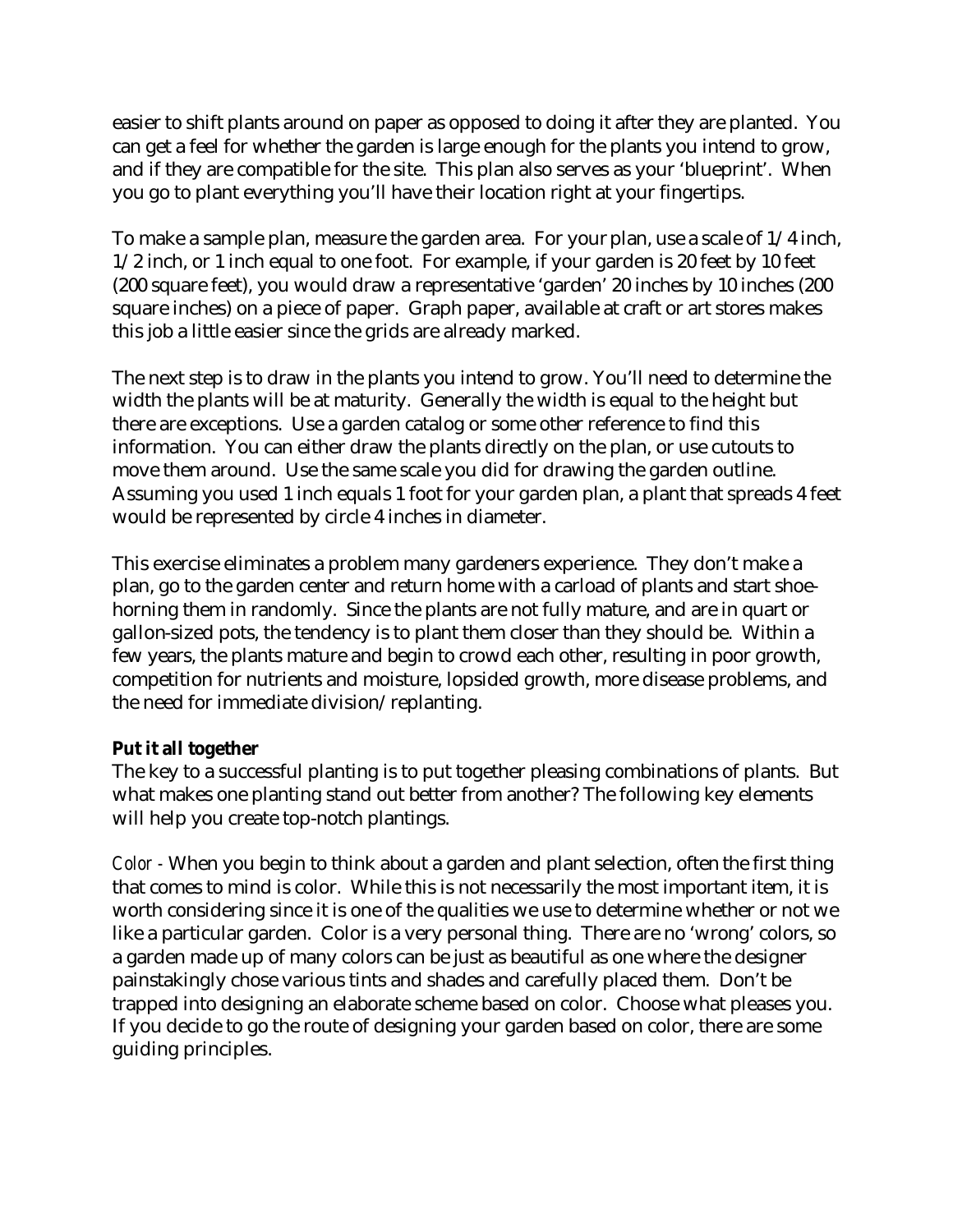Color can be used to your advantage. Warm colors (red, yellow, and orange) are the boldest, the most exciting, and tend to be the strongest. They show up from a distance, make a statement, and are good for a dramatic display. Of these colors, red is the strongest you can use. In large areas, red shows up and gives a splash of color. Likewise, yellow captures the eye quickly. It also looks good with most other colors. Orange is difficult to use and can be harsh to view. In the right combination it can add a bit of the unexpected.

Cool colors (blue, green, and purple) are recessive, and therefore tend to get lost in the distance. Cool-colored flowers look best in bright light and in a location where they can be viewed up-close, on a patio, for example. They also contrast beautifully with brighter-colored flowers.

Use white and silver/gray plants for blending the colors. Plantings of red, purple, or blue are greatly enhanced with white or gray. Likewise, plants with colorful or variegated foliage (i.e. coralbells, coleus, plectranthus, or hosta) can provide texture and season-long interest.

*Contrast -* Contrast is defined as two opposing elements. The most eye-catching designs incorporate this element, allowing the garden to have some interest rather than looking like 'floral mush'. The easiest way to accomplish this is to contrast colors (red and green, violet and yellow, orange and blue, yellow and blue, orange and red, or red and violet). Another way to provide contrast is to use different plant forms or flower forms. Plant forms may be conical, mounded, rounded or vertical. Plants with distinctive forms create interesting groupings. For example, tall, vertical plants create emphasis among a grouping of shorter, rounded perennials. Individual flower forms also vary from rounded (daisy-like) to spiky. Matching up plants that have different forms of flowers creates contrast.

*Mass -* Using a mass of plants has more impact in the garden. The masses provide sweeps of impact among patches of color and texture. For most flowers, plant at least three of each variety -- meaning the same color, height, and spread. The plants within the group eventually merge to form a showy clump. Plants do not have to be massed if garden space is limited and/or the plants are large (i.e. peony, castor bean, or canna). For an informal look, plant uneven numbers of a variety (i.e. 3, 5, or 7) and stagger the plantings.

*Drift* **- Never** line up the masses or plants in straight rows unless you are designing a garden for a commercial, public location. Instead, let one mass of plants embrace, overlap or drift into an adjoining mass. The overall appearance will be more natural. Think about how nature does it; rarely, if ever are the plants lined up.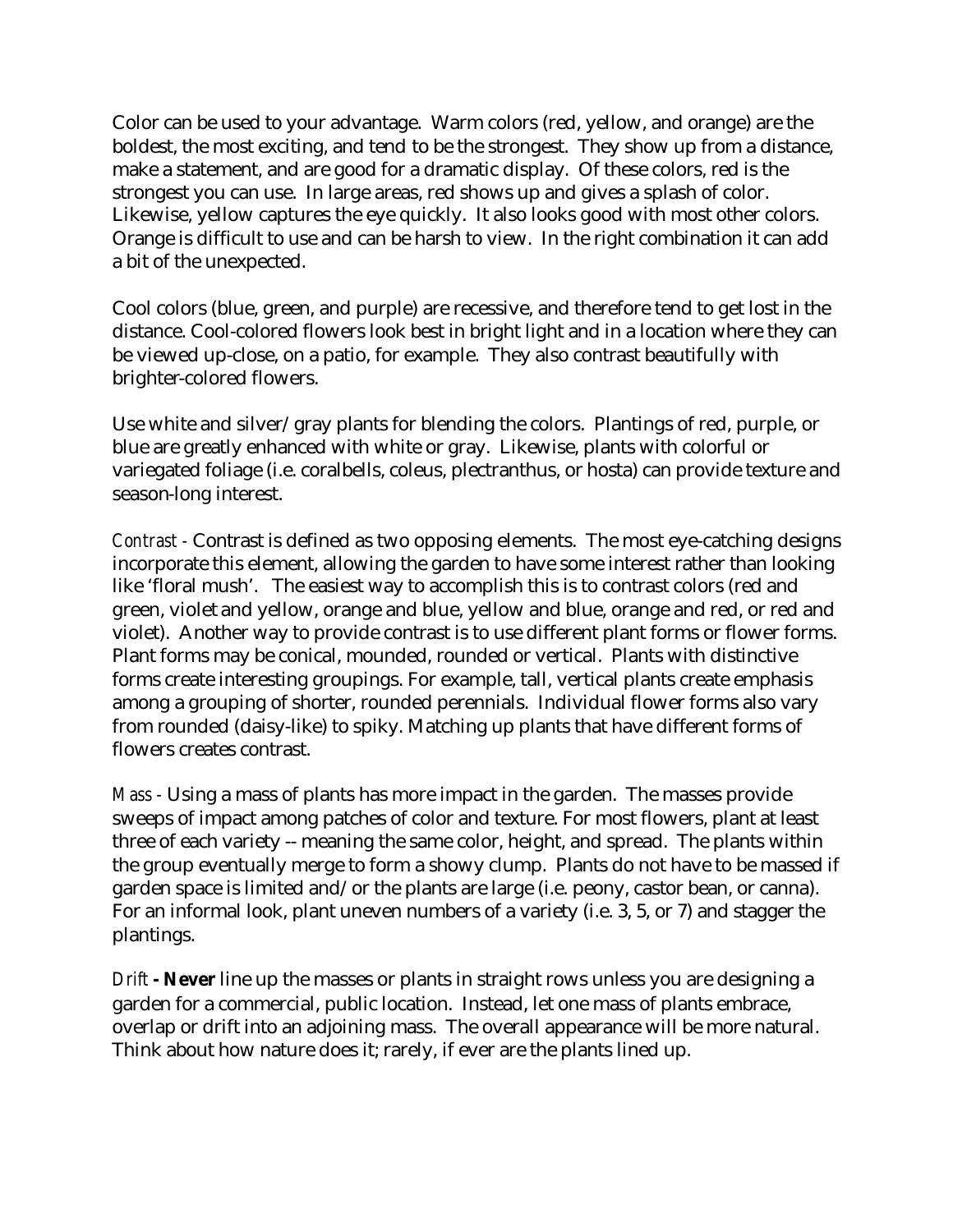*Repetition -* Repetition provides a sense of unity in a garden. In a small flowerbed, this isn't as important as it is for a larger border. Using this technique moves the eye through the flowerbed and gives a finished, harmonious look. You can achieve repetition by repeating the same color or plant material throughout the garden. For example, you could use splashes of red-flowered (or yellow, or white, or any other color) plants throughout the garden or simply use the same plant scattered through the border.

*Plant Placement* - In general, plants can be divided into the following categories based on their height.

| Edging            | less than 1 foot |
|-------------------|------------------|
| Foreground        | 1 foot to 2 feet |
| Midborder         | 2 feet to 3 feet |
| <b>Background</b> | 3 feet to 5 feet |
| Specimen, Accent  | any height       |

Groundcover plants are usually 6 inches to 1 foot in height and are used for larger areas or under trees. Specimen or Accent plants may be placed anywhere in the planting for emphasis. In a one-sided border, that is, a border placed next to a structure such as a fence, wall, or hedge, the plants nearest the viewer are *edging* plants. Next in would be *foreground*, followed by *midborder*, and finally *background* so that the plants are basically stair-stepped shortest to tallest. Using the drift technique as described above prevents the planting from appearing too staged. Also, occasionally bringing taller plants to the front of the bed add interest and breaks up the formality. Island beds are not placed against a structure but rather float alone in the landscape and are viewed on all sides. These beds, which can be round, oval, half-moon, or kidney-shaped, look best when surrounded by a large expanses of lawn. With an island planting, the same rule for plant placement applies: shorter plants at the edge, medium-sized plants in the middle, and tallest plants in the center. This gradual placement of plants by size is easier on the eye of the viewer. A jump from a 12 inch edging plant to a 12 foot plant is usually too drastic unless that was the design intent.

*Diversity* – the well-rounded garden includes a variety of plant material. While most gardeners focus on using annuals and perennials, a 'mixed border' incorporating vines, trees, and shrubs can provide for an ever-changing display through the seasons. Certainly the larger the garden, the more opportunity for including a diverse palette of plants. But a small garden offers the same challenge. Because space is limited, you want to include as many different plants as possible.

**Be creative – think outside the box.** The aforementioned guidelines are just that. They are meant to be a starting point, not the law. Let your creative juices flow as you plan your garden and choose plants. The more personal you make it, the more you will enjoy it. You will find that the garden is not the means to an end. Just when you think it